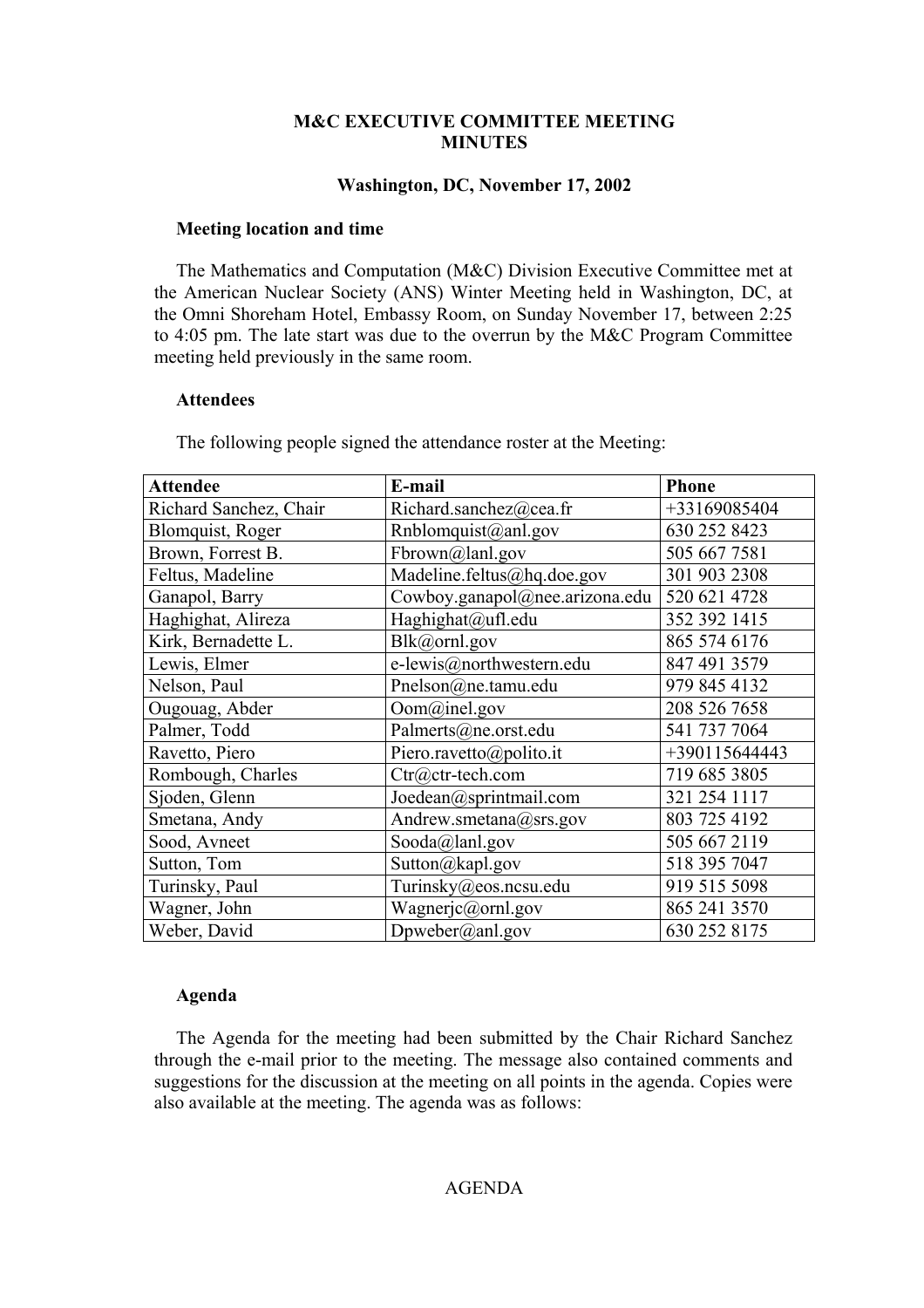Executive Committe Meeting Mathematics and Computation Division American Nuclear Society Sunday, November 17, 2002 2-4 pm, Embassy Room

- 1. Call to order and announcements (Richard Sanchez)
- 2. Secretary's report (Piero Ravetto)
	- approval of minutes from the Hollywood meeting
- 3. Treasurer's Report (Glenn Sjoden)
	- 2002 budget discussion and approval
- 4. Nominating Committee (Forest B. Brown)
	- Approval of candidates for nomination (Secretary, Treasurer, Vice Chair-Chair Elect and 5 members of the Exec Committee)
- 5. Honors and Awards (Paul Turinsky)
	- M&C candidates to Fellow of ANS
	- Candidate(s) for the Distinguished Service Award
	- Candidate(s) for the Pomraning Award
- 6. Publicity (Todd Palmer)
	- Newsletter
	- MCD Web Site
- 7. Program Committe Report (Anil Prinja)
- 8. M&C 2003 Topical Meeting. Progress Report (Yousry Azmy)
- 9. Presentation for M&C 2005 Topical Meeting (Richard Sanchez)
	- discussion (chaired by Roger Blomquist)
- 10. Standards (Andy Smetana)
- 11. Membership (Madeline Feltus)
- 12. Benchmarks (Barry Ganapol)
- 13. Old Business
	- Dannel Scholarship
- 14. New Business
	- Amendments of MCD Bylaws (Richard Sanchez)

#### **Minutes**

#### 1. **Call to order and announcements**

The meeting was opened by the Chair Richard Sanchez at 2:25 pm. The Chair made the following announcements:

- The M&C Sushi Sub-Committe will keep the tradition also at this Winter ANS Meeting, convening at the reception hall at 7:30 pm, to take decision on how to proceed;
- Four sessions have been organized by the Division at this meeting: two sessions on Transport Methods (Monday pm and Tuesday am), one session on Mathematical Methods (Tuesday pm), a third session on Transport Methods (to become known as Barry's session, since Barry is the author and presenter of all six papers in the session, Wednesday am); Also a roundtable in memory of Ely Gelbard is organized by R. Blomquist (Wednesday am, following the Transport Methods session);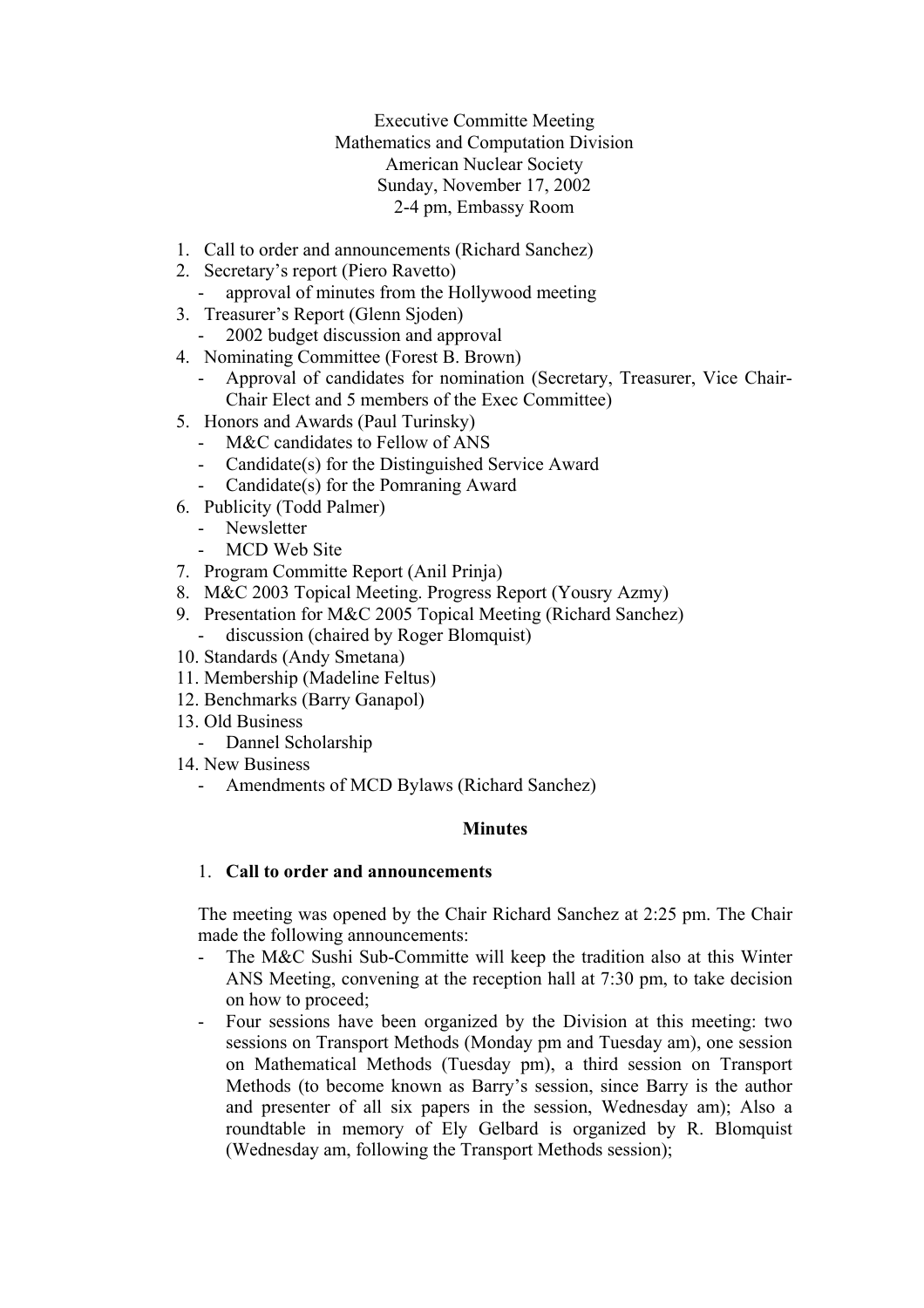- Two students have asked to address the Committee to give an update on the organization of the forthcoming Student Conference at Berkeley and to ask for financial support;
- Actions on important items had been decided at the Hollywood meeting and proper decisions on some points are now to be taken, as anticipated in the annex to the agenda forwarded by e-mail to all members of the committee, namely:

 $\triangleright$  The M&C division chair and the program committee chair are to coordinate their actions and issue the appropriate e-mail notes on time to prompt organization of special sessions in time prior to each of the next two annual meetings: Richard has advertised this in the "Message from the Chair" and requested Anil to send the e-mails; according to by-laws this should be a permanent job of the Vice-Chair (Article B7.3); the committee should consider the opportunity to join to this responsability also the program committee chair by properly changing the bylaws;

 $\triangleright$  The treasurer has acted to make the budget available to the appropriate person at ANS headquarters;

 $\triangleright$  It may be appropriate to formalize in the bylaws the requirements for bids to host M&C Topical Meetings (regarding an agreement clause for bidders to give complimentary registrations to attend the conference and its functions, including the award ceremony, or banquet, if applicable, to the recipients of the Pomraning award and the M&C Distinguished Service Award for the year of the meeting;

 $\triangleright$  The Chair has consulted the organizers of the 2003 Topical to seek their concurrence with the voluntary implementation of the above requirement already for the forthcoming meeting: Bernadette Kirk has agreed, if funds are available; the Chair would check if recipients need the complimentary registration;

 $\triangleright$  The M&C Executive Committee had decided to give complimentary tickets for the President's reception for students presenting papers at M&C sponsored sessions: Anil came up with four students who will present papers: A. Hanshaw, H. Stone, N. Vallette, G. Davidson. Tony Bishop at Headquarters pointed out that we could be liable if the students were under drinking age. Anil checked out with the students' advisors and found out all to be over 21 years of age. Glenn has sent a disbursement form to Headquarters and the students will be given a free ticket to President's reception and a short note stating that it is offered by our Division;

 $\triangleright$  Farzad was to look at the criteria for application and awarding of the Dannel Scholarship and into means of making them more compatible with the goals and interests of M&C Division; Farzad will report later;

Richard has taken some actions:

¾ Alireza Haghighat has been proposed Program Committee Assistant Chair for one year, to assist Anil with his duties; the Committee unanimously ratifies the nomination;

 $\triangleright$  Paul Tulenko has been proposed as candidate for election as US member of the Board of Directors;

 $\triangleright$  Richard will make a presentation to the Board of Directors during this meeting, following Marvin's last presentation in June 1998;

 $\triangleright$  The problem of financial support for travel of students to national meetings should be discussed and proper decisions be taken.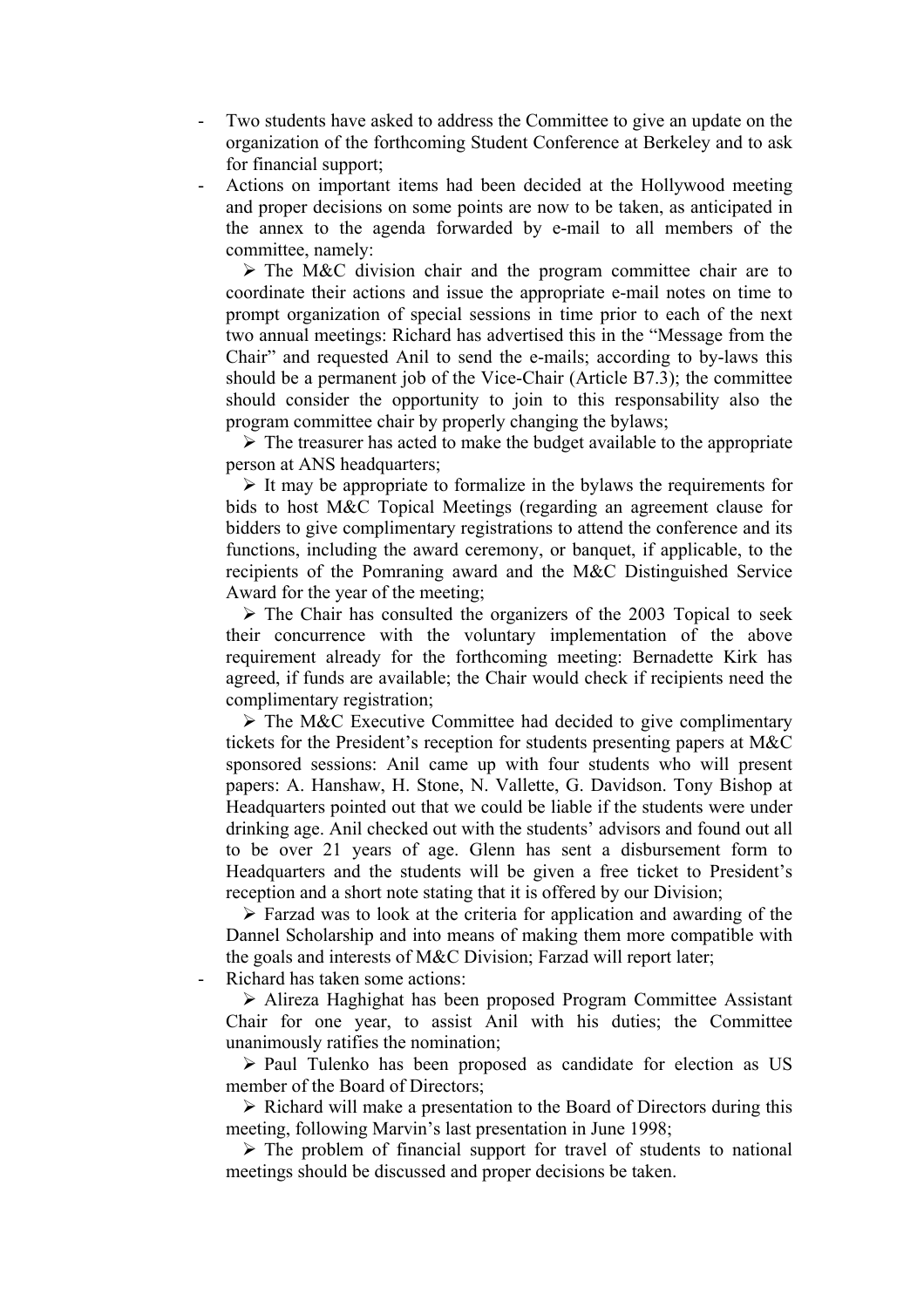#### **Out-of-Agenda: Report on the Student Conference**

As from the announcements by Richard Sanchez, two students from the organizing committe of the forthcoming student conference gave a short presentation of the 2003 Student Conference, to be held at UC Berkeley April 2-nd to 5-th, 2003. They also distributed a leaflet.

Bernadette asked to avoid for the future to choose dates which interfere with M&C Topical Meetings. The students said that they were obliged to make this choice due the academic spring break and assure that all efforts will be made in the future to avoid such coincidences.

After the students exited the room, Richard proposed to consider a donation in support of the Conference. The matter will be discussed during the budget approval.

## **2. Secretary's report**

The minutes from the M&C Executive Committee Meeting held in Hollywood in June 2002 compiled by the previous Secretary Abder Ougouag were presented and approved unanimously, The approved minutes will be made available through the division web site.

## **3. Treasurer's report**

The report on the situation of the Division budget was presented by the treasurer Glenn Sjoden. He gave a detailed update of the financial situation of the Division from June 2002, with budget highlights, student support items, disbursements and action items.

- Update from June 2002: no formal budget was on file with ANS, since no budget had been submitted by former treasurer and there existed no record of executed funding transactions (student support, Dannel scholarship, student conference, miscellaneous fees, …); Glenn has worked with ANS (Toni Bishop, Janet McLaughlin) to reconstruct M&C budgetary actions.
- Budget highlights: through several communications with ANS the budget actions for 2001 and 2002 have been reconstructed; the budget discrepancies from ANS have been resolved: after queries to ANS on the M&C Salt Lake Topical, 11,212 \$ were finally allocated to M&C Division in October 2002; also, the mistake *actual vs. projected* has been corrected; as a consequence of the actions taken, the budget is now fully on track.
- Budget: the balance is of 23,571 \$, prior to the current meeting; the expenses for the DC meeting amout to 680 \$ to date. The detail is in the following table: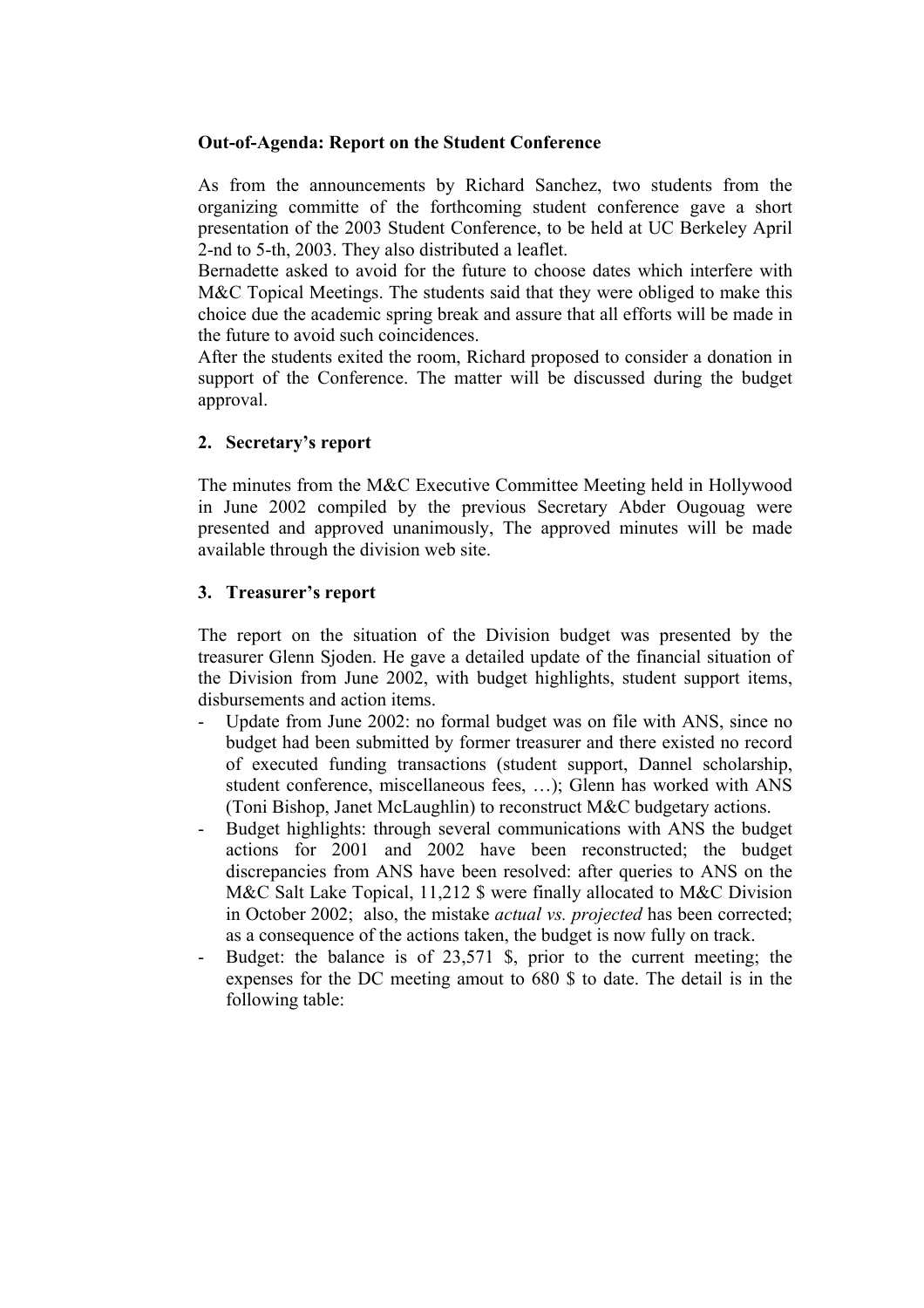| <b>Budget funds</b>           | <b>Budget</b><br>12 months<br>2002 | Actual<br>9 months<br>2002 |
|-------------------------------|------------------------------------|----------------------------|
| Carry forward from 2001       | 12,040                             | 12,040                     |
| 2002 member allocation        | 819                                | 819                        |
| Division income 2002          | 11,212                             | 11,212                     |
| <b>Total budget funds</b>     | 24,071                             | 24,071                     |
|                               |                                    |                            |
| <b>Budget expenses</b>        |                                    |                            |
| Newsletters                   | 66                                 | $\boldsymbol{0}$           |
| Awards, plaques               | $\boldsymbol{0}$                   | $\boldsymbol{0}$           |
| National meeting costs        | $\theta$                           | $\overline{0}$             |
| Division officer expense      | 50                                 | $\boldsymbol{0}$           |
| Student support               | 2,125                              | 500                        |
| Scholarship/NEED funding      | 1,000                              | 0                          |
| Other expenses                | 2,804                              | 0                          |
| <b>Total expenses</b>         | 6,045                              | 500                        |
|                               |                                    |                            |
| <b>Excess of budget funds</b> | 18,026                             | 23,571                     |
| over expenses                 |                                    |                            |

- Student support items: regard travel to meetings (national and topical), tickets to President reception (students must be over age 21 only, by name request), student conferences, special endowments (Dannel scholarship) and other miscellaneous items (paper awards).
- Disbursements for student support: 500 \$ for Hollywood meeting, 500 \$ for Washington meeting, 180 \$ for President's reception; pending disbursements: PSU student meeting, RPD share from M&C 2001.
- Action item: the previous treasurer did not allocate funds to Penn State Student Conference; the Executive Committe must take decision on how to proceed.
- Action item: funds for the Salt Lake Topical were not acknowledged by ANS until October 2002; treasurer plans to proceed to a disbursement of 2,803 \$ to the Reactor Physics Division.
- Action item: 2002 budget needs to be closed out, out-year budgets need to be reviewed and then 2003 budget has to be transmitted to ANS.

The data of the out-year budgets appear in the table attached to the minutes.

The Committee unanimously approves the close-out of the budget for 2002. The forecast budget are also reviewed and approved unanimously. The treasurer is invited to submit the 2003 budget to ANS.

The Executive Committe thanks the treasurer for the outstanding work done with a general applause.

The following decision are also taken on urgent matter:

With regards to the Penn State Student Conference: it appears that the sum of 1000 \$ in support of the Conference has never been transferred. Glenn states that it is hard to reconstruct exactly the full matter. Ali will talk to the student organizers to find out if the sum is still needed. If so the Committee unanimously authorizes the treasurer to proceed to the fund transfer. If not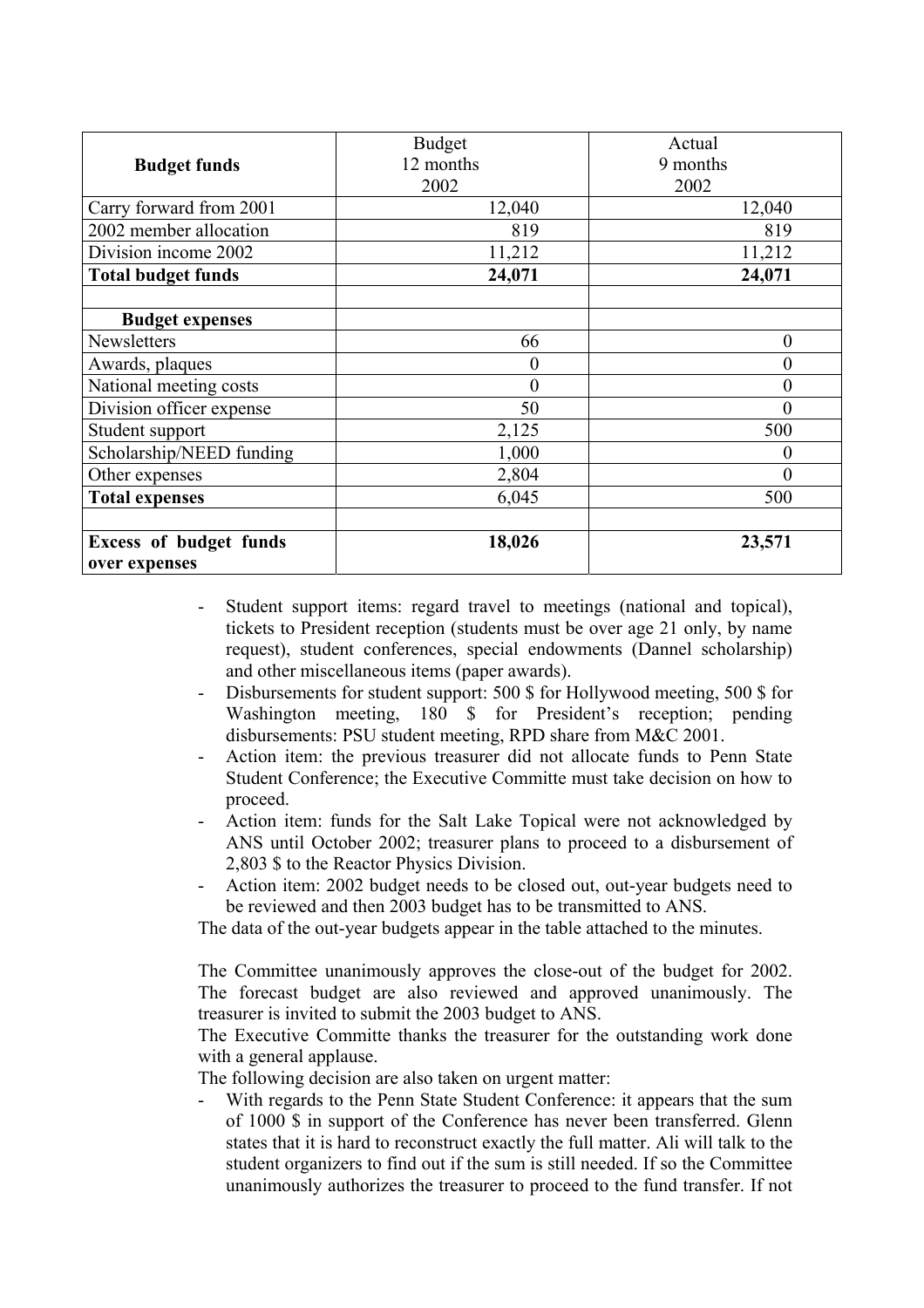needed, the Committee unanimously proposes to grant the sum to the Dannel Scholarship fund.

- The Committee unanimously approves the grant of 1000 \$ to the Dannel Scholarship fund.
- The Reactor Physics Division is discussing and taking decision to apply the current repartition of the revenues from topical meetings jointly cosponsered by the Reactor Physics and M&C division on a permanent basis (25% of the revenue allocated to co-sponsoring division). The Committee unanimously approves the current rule to subdivide the revenues of the meetings. The decision is to be taken as in force already from the 2003 M&C topical.
- The Committee unanimously approves a grant of 1000 \$ in support of the Student Conference in Berkeley. The Committee also approves a grant of 200 \$ for best-paper awards (100\$ for undergraduate and 100\$ for graduate).
- The Committee approves a grant of the following awards for best studentpresented paper at M&C 2003: 1-st prize 300 \$; 2-nd prize 200 \$; 3-rd prize 100 \$.
- The Committee takes the unanimous decision to make authomatic on a permanent basis the grant of 500 \$ for student travel and participation to national meetings. Consequently, 1000 \$ have to be dedicated to this purpose in the budget.
- The Committee takes the unanimous decision to make authomatic on a permanent basis the grant of 1000 \$ for student travel and participation to topical M&C meetings.
- The last two decisions are to be maintained if money is available in the budget and if no objections come forward in the previous TPC meeting. It is believed that this can give a clearer perspective of the division budget and constitute a guide to the budget drafting.

## **4. Nominating Committee**

Forrest Brown reports on the decisions taken by the nominating committee for the candidates to the forthcoming election. The Committee tried to find as many younger members as possible, and a few experienced members for balance. The following names are herewith proposed:

- Vice chair: Bernadette Kirk and Todd Palmer;
- Secretary: Scott McKinley;
- Treasurer: William Martin;
- Executive Committee: Scott Palmtag, Avneet Sood, Jeremy Sweezy, James Warsa, Nicholas Gheorghiu, Jeff Favorite, Farzad Rahnema.

The Executive Committee unanimously approves the list proposed by the nominating committee.

## **5. Honors and awards**

Paul Turinsky reports. He communicates that the Pomraning Award is to be approved by the Board of Directors of the Society during the current meeting. A Young Researcher Award is to be proposed in conjunction with the Reactor Physics Division. The award is to be presented at the topical meetings of the two divisions. It has been agreed on a proper balance policy between the two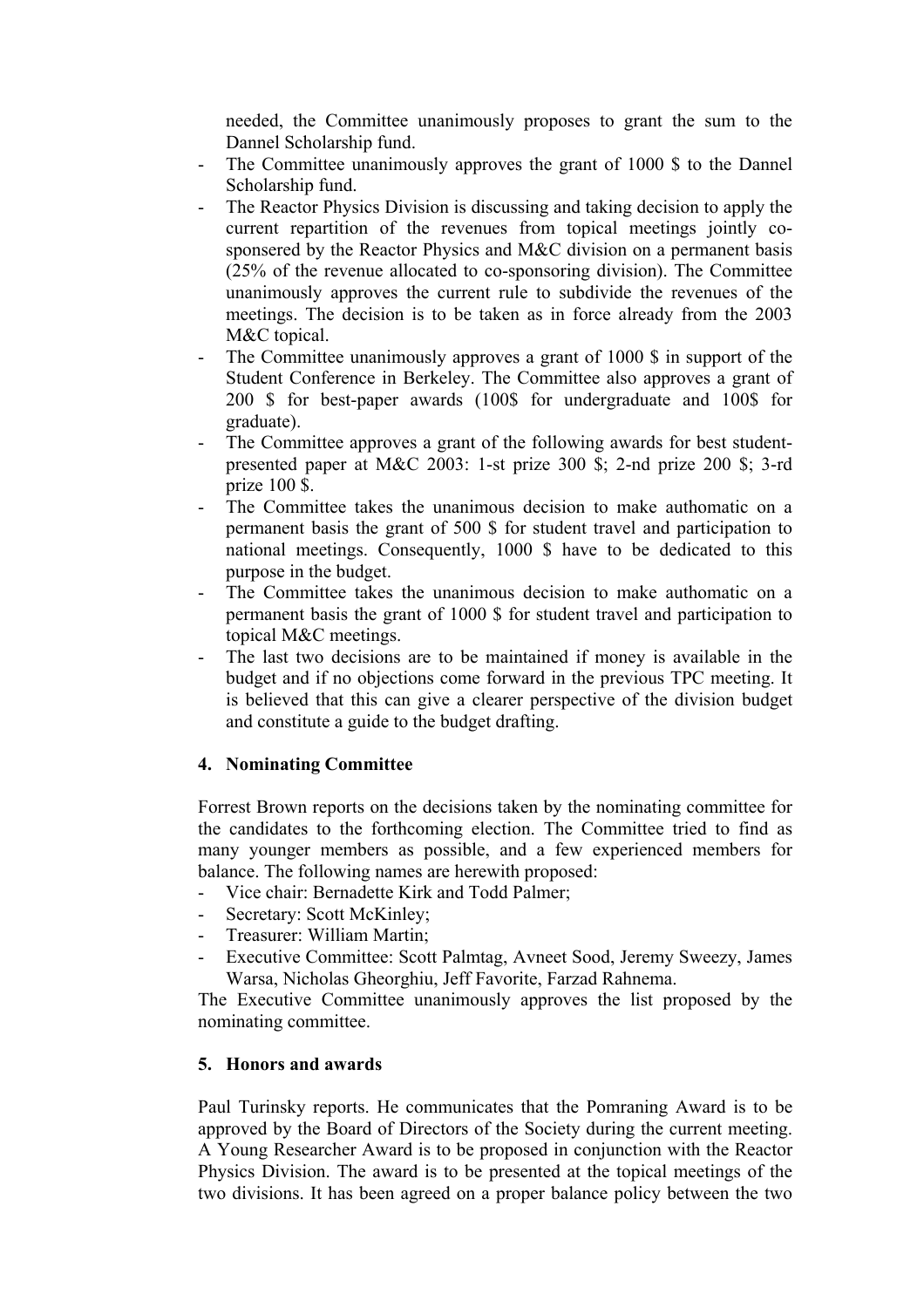divisions. The recipient of the award will get a free registration and should be asked to give a lecture at the topical meeting. The Division is thus aware of three free registrations for award recipients at topical meetings (Distinguished Service Award, Pomraning Award, Young Researcher Award).

Paul will forward a detailed proposal on the matter by e-mail and the committe will proceed to a vote.

# **6. Publicity**

Todd Palmer reports on the newsletter and the division web site. Todd is asking for suggestions for improving the web site. Proposals for including a chat session, a page with exercises for nuclear engineering students are made. It is asked to include all division documents in the web site. The inclusion of a list of all division members is also discussed. It is believed that privacy concerns are of importance and it is thus decided not to carry out the proposal.

## **7. Program Committee Report**

Anil Prinja reports on the outcome of the meeting that took place earlier in the afternoon.

A special session on medical applications organized by Ali will be held at the forthcoming San Diego meeting.

A request for a special session on Monte Carlo Methods for Large-Scale Reactor Calculations for the New Orleans Meeting in 2003 has been approved by the Program Committee. Interest in co-sponsoring the sesssion has been shown by the Reactor Physics Division (Mike Zerkle). Another special session on Subgrid Methods has also been proposed.

The process of paper submission to the Gatlinburg topical is on-going. Ninetyseven papers have been received at the moment, but more have been promised, so the meeting seems to be on the safe side. The Committee has discussed the reasons for the reduction of paper number. The following reasons have been identified: i) the short time distance with the recent PHYSOR meeting; ii) the full-paper submission policy adopted by the M&C Division; iii) the pubblication of the proceedings only in CD format. Proposals for making available the proceedings also in the web have been made. Also it has been proposed that, following the recent PHYSOR policy, participants should pay registration in advance. This would also easy up the organization of the sessions. A discussion on the meaning of "deadline" for the submission of papers has been conducted and some proposals have been made. It has been communicated that the process of paper review should start in December and be completed by middle of January. A discussion opens on the opportunity to make the reviews visible to other reviewers during the process. Mixed feelings are shown by members of the executive committee and no specific decision is taken for the time being.

The bid for the 2005 topical has been made by CEA France. The meeting should be held in Avignon, Southern France, in September in coordination with the NURETH conference. In point 9 of the agenda the matter will be taken into consideration.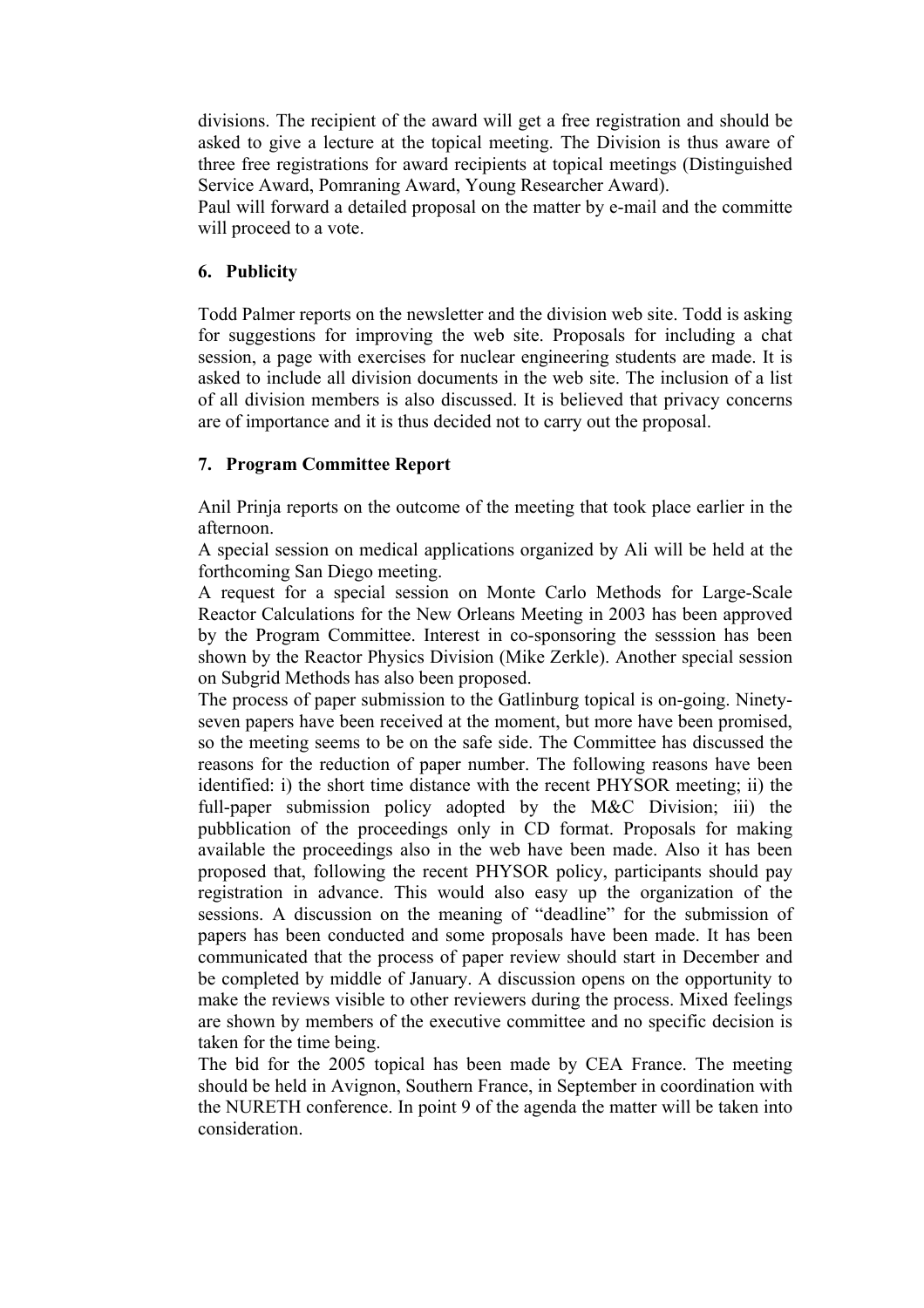# **8. M&C 2003 Topical Meeting. Progress Report**

Yousry Azmy reports on the progress of the meeting organization. He illustrates the format of the conference (8 invited lectures, 8 special sessions, contributed sessions, 6 workshops) and the announcement leaflet is distributed. Session schedules will be organized on the basis of pre-registrations. The registration fee will be 475 \$. Students will be granted free registration. Yousry proposes that the best student paper award be dedicated after E. Gelbard. The Executive Committee unanimously approves the dedication of the best student paper award at the M&C Topical Meeting after E. Gelbard.

# **9. Presentation for M&C 2005 Topical Meeting**

Anil communicates that during the Program Committee Meeting that took place earlier in the day Richard Sanchez has illustrated the proposal to hold the M&C Topical Meeting 2005 in Avignon (France) at the Palais des Papes. The Executive Committee is asked to approve the proposal. Richard leaves the room. The chair of the meeting is taken by the vice-chair of the committee, Roger Blomquist. The proposal is unanimously approved.

Following the vote, Richard takes back the chair of the meeting.

### **10. Standards**

Andy Smetana reports on the topic. He will also submit a more detailed report for the next newsletter.

## **11. Membership**

Madeline Feltus illustrates the situation of the membership of the Division.

## **12. Benchmarks**

Barry Ganapol reports on the meeting of the Benchmark Committee held earlier in the day. He solicits participation into benchmark exercises, one of which was approved in today's meeting. He also announces a benchmark session at M&C 2003. It is also suggested to join efforts with NEA's.

#### **13. Old Business**

As agreed in the Hollywood meeting, Farzad Rahnema reports on the situation of the Dannel Scholarship. It seems that it is necessary to formally apply to the Scholarship Committee of ANS in order to introduce explicit rules to adopt mathematics and computation as a criterion in the selection process of the applicants. Farzad is invited by the Executive Committee to take the appropriate steps and to report to the next meeting.